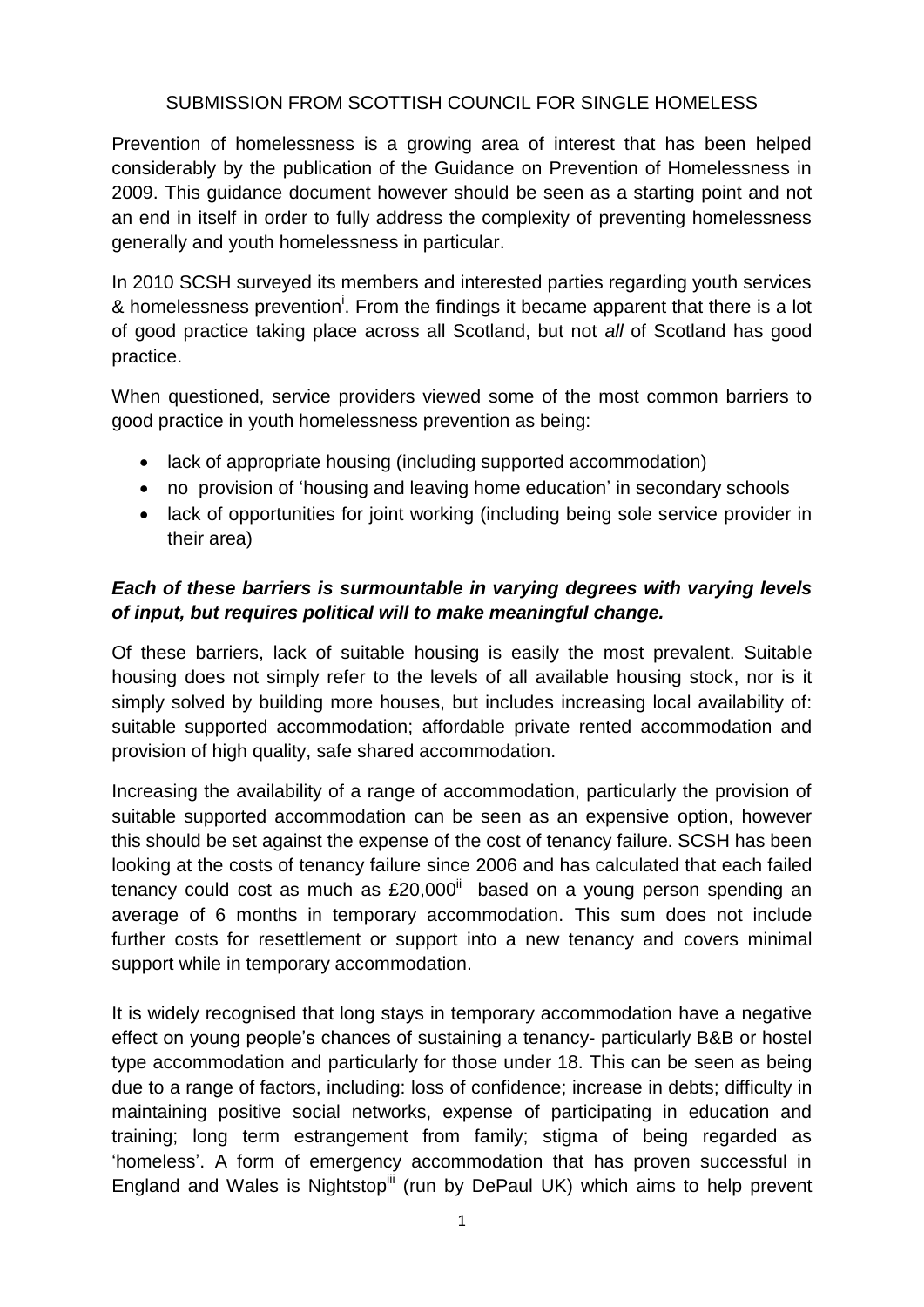young people aged 16-17 getting involved in the homeless 'system' of B&Bs and emergency hostels by placing them for up to a week with trained, volunteer hosts, usually families, while other housing options are sought. The success of the Nightstop model rests on keeping young people out emergency accommodation and into more person-centred housing solutions- as well as the recruitment, training and ongoing support to hosts. There are 40 Nightstop projects in the UK of which Scotland only has two - Edinburgh and Ayr.

## *Investing in a greater variety of supported accommodation projects and encouraging the development of alternatives to emergency accommodation for under 18s would assist in preventing youth homelessness.*

Shared accommodation is an issue that is likely to take on greater significance over the next few years due to the ongoing welfare reforms, particularly the extension of the Shared Accommodation Rate to those under 35. This is likely to have an effect on both availability of shared accommodation for under 25s, as they will be competing with increasing demand from people aged 25-35. It also impacts on the safety of shared accommodation: it is likely that a private landlord would not consider the possible dangers of exploitation or risk of harm a young person might be exposed to when sharing accommodation with an older person who has perhaps been through the homeless system, prison, substance misuse, etc.. In addition, shared accommodation is not covered by any formal tenancy agreement, but is formed on the basis of an occupancy agreement. Occupancy agreements afford very few rights to the tenant and can be terminated with verbal notice only, placing the tenant in a very vulnerable position.

## *Developing guidance for private landlords with regard to shared accommodation would help prevent youth homelessness.*

# *An overhaul of the current tenancy regime, strengthening tenants' rights within occupancy agreements, would also help ensure young tenants' safety and security of tenure, and thus help prevent homelessness.*

The longer a young person can stay out of the homeless system, the greater his or her chances of a settled outcome. Family dispute is still the main reason for young people presenting as homeless. Mediation offers an opportunity for families and young people to improve communication and resolve differences. In many cases this results in a young person being able to stay at home. If leaving home is still the best option for both parties, mediation can help to maintain positive contact and support, which is often cited as a significant factor in maintaining a tenancy.

#### *Edinburgh Cyrenians' Amber Mediation Service will be submitting their own paper to this enquiry. SCSH fully recommends their submission.*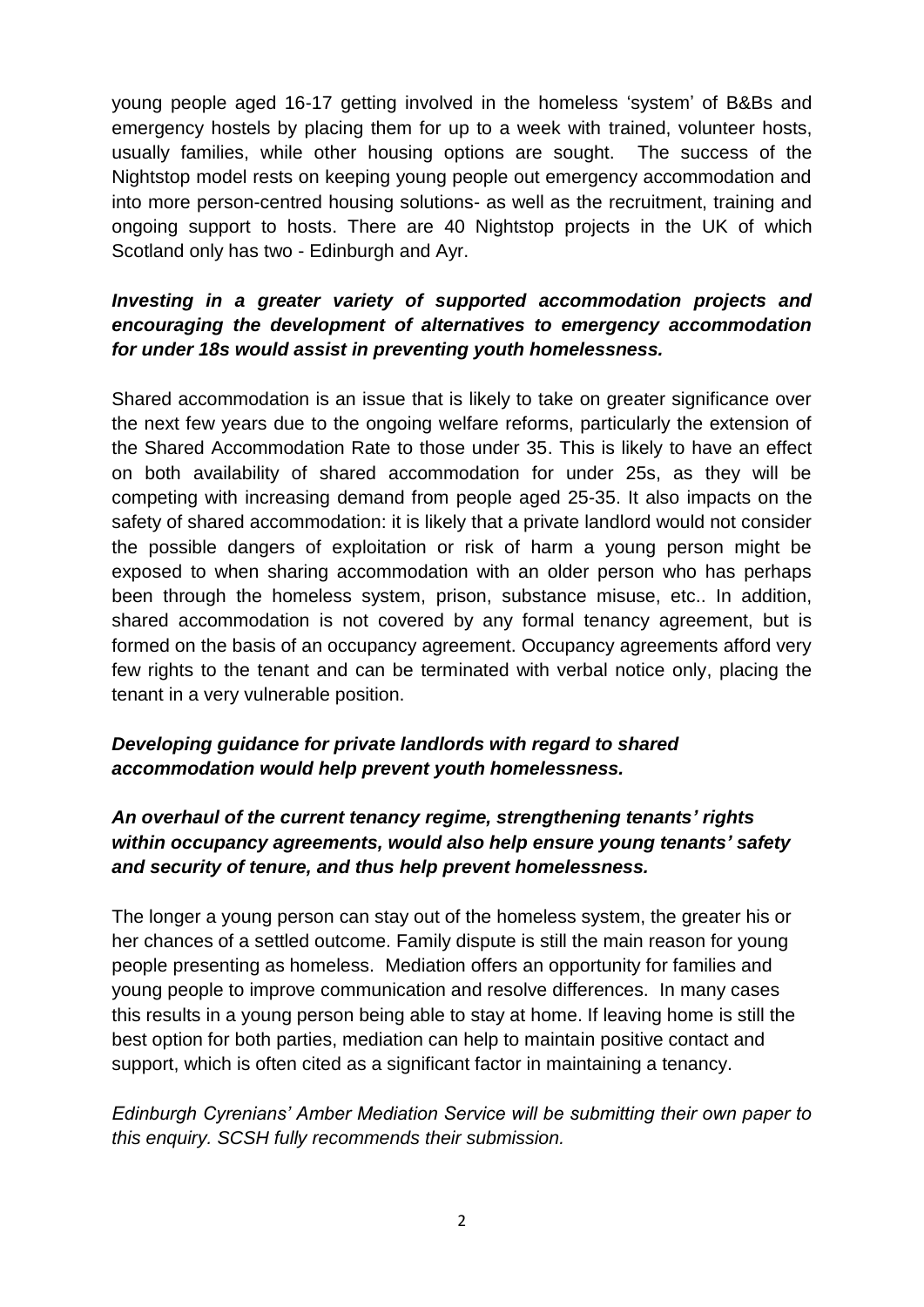Research into the early triggers of youth homelessness has been well documented<sup>iv</sup> and is used as the basis for many existing preventative services and interventions. The link between young people running away from home and later homelessness is also known, but as the issue of young runaways frequently sits within the remit of children's services and child protection, there is often a lack of joint working with housing and homelessness/homelessness prevention service planning. Running away from home is often not reported to the police or to schools and so opportunities for effective early intervention are missed.

*Aberlour: ROC & Emilie Smeaton, Director of Paradigm Research will be submitting their own papers focused on young runaways to this enquiry. SCSH fully recommends their submissions.*

As an example of a specific gap in service provision, SCSH research<sup> $\vee$ </sup> with young people in their first tenancies who have experienced homelessness showed that none of the 25 young people who participated in research had received any form of housing advice on either the process of leaving home, the sorts of tenancies available nor what to do if they became homeless while at school.

There was a general feeling that having this knowledge would have made a difference to their situation especially given the proximity for many between leaving school and when they made their homelessness application.

> *I think so definitely well it was only about two month after I left high school I went in homeless and that...it would have been beneficial...*

A barrier to housing education taking place in secondary schools is that of teacher awareness. Many teachers have little knowledge of contemporary housing options, or of the true extent of the lasting consequences of homelessness. Continuing professional development (CPD) and the full support of Education Scotland could help overcome this barrier.

For a number of years, SCSH has provided free downloadable 'leaving home and housing education' session plans for use in schools and youth work settings. Evaluation has shown that where they are used, teachers find them to be a valuable resource and young people benefit from increased knowledge and awareness of realistic housing options, however teachers struggle to include leaving home and housing education within the already crowded Personal, Social, Health and Economic curriculum.

[For more examples of good practice from direct research with young tenants who have experience of homelessness, please see attached Annex 1, 'Young People's Views']

*Increasing the availability of leaving home and housing education in all secondary schools would be one simple action that could be effective in preventing youth homelessness.*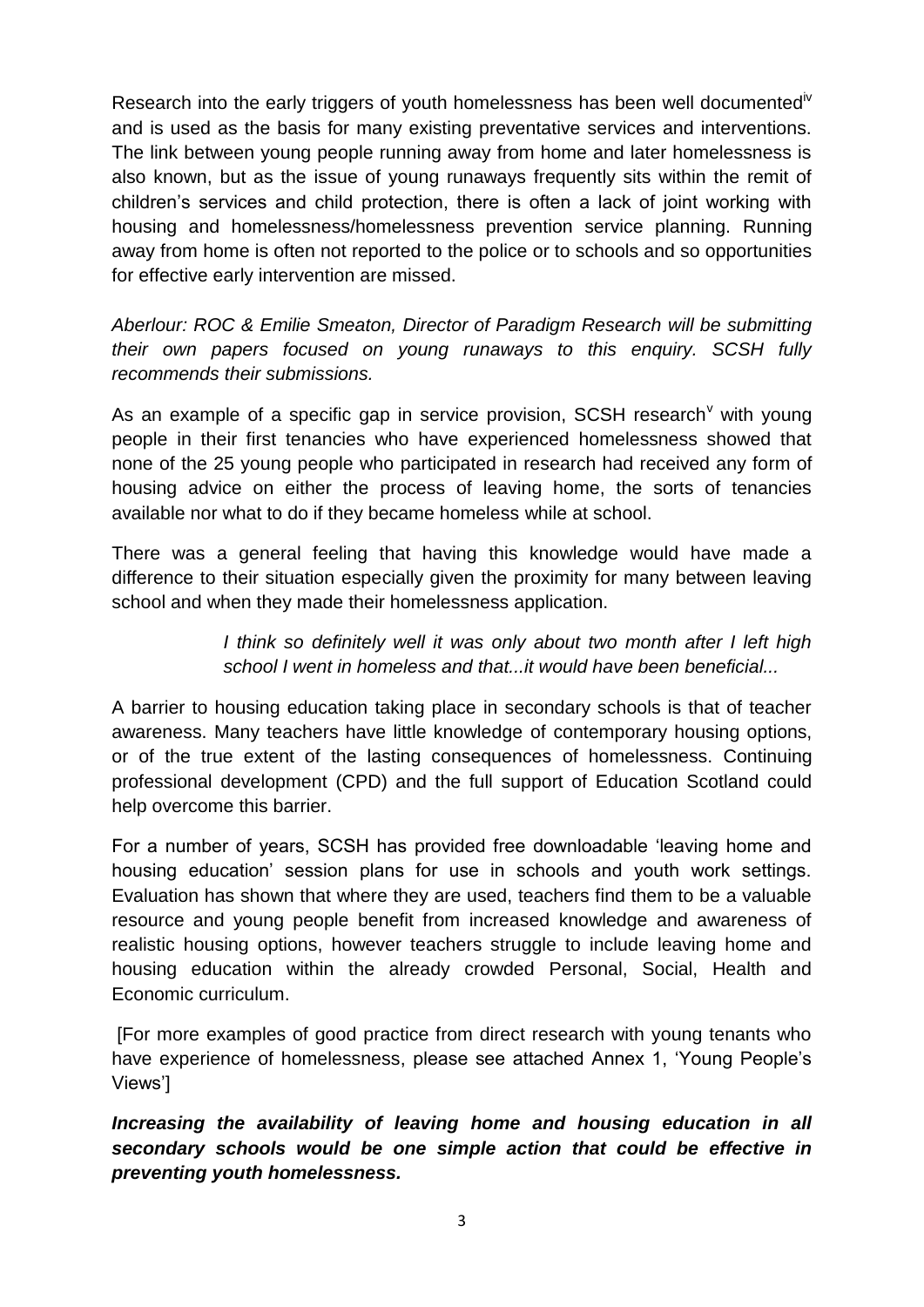## *Ensuring the uptake of CPD in housing and homelessness, supported by Education Scotland would also help prevent youth homelessness.*

Establishing what constitutes good or effective practice is complex. Overall, it is difficult to assess the true extent of good practice as it is not fully mapped, measured or reported formally. SCSH carries out regular research in good practice and prevention activity, however not all services record similar measures. It can sometimes be difficult to define what makes practice 'good' when measures of effectiveness, impact, cost-effectiveness, outputs, outcomes, engagement or involvement often seem to be interchangeable -and yet they can each have very different meanings and inferences.

Even at its simplest a measure of good practice isn't always that 'fewer young people are homeless' after having been involved in a particular service or process: a range of factors can be influential (e.g., local supply of good quality housing, availability of range of support, financial factors, ongoing family contact, etc) as well as a range of outcomes (entered supported accommodation, temporary return to family home or even consistently engaging with services).

Some outcomes might look positive at first, but closer analysis belies it, e.g., someone maintaining a tenancy for over a year - which is a fairly standard measure might look like a success, but if the young tenant has spent the year miserable, feeling isolated or endangered, it can't be viewed as a true success and may lead to increased risk of future tenancy breakdowns. Similarly, if someone has moved from their tenancy after a matter of months might look like tenancy failure - but this might not be the case if they've moved for other reasons, e.g. moved area for work/training/education, moved in with partner, returned by mutual agreement to family home etc.

## *Developing a standardised tool for the definition and measurement of what constitutes youth homelessness prevention would be beneficial to ensure consistency of approach across Scotland.*

No young person leaving care should be made to apply as homeless. This has been an official policy position since the publication of the Support and Assistance of Young People Leaving Care (Scotland) Regulations in 2003, and yet each year up to 200 young people (4% of all young people leaving care) present as homeless directly from leaving a care background. Added to this number, around 2000 young people who have previously been looked after *who have chosen to disclose their care background* <sup>vi</sup>also presented as homeless last year.

The Code of Guidance on Homelessness<sup>vii</sup> offers clear steps that should be taken to ensure that young care leavers are not forced through the homeless route. In particular, the guidance states that 'young people leaving care should be allocated a pathway coordinator'. It goes further and states that;

*'Local authorities should also take a corporate responsibility for ensuring that regular checks are made on the housing circumstances of those that have left*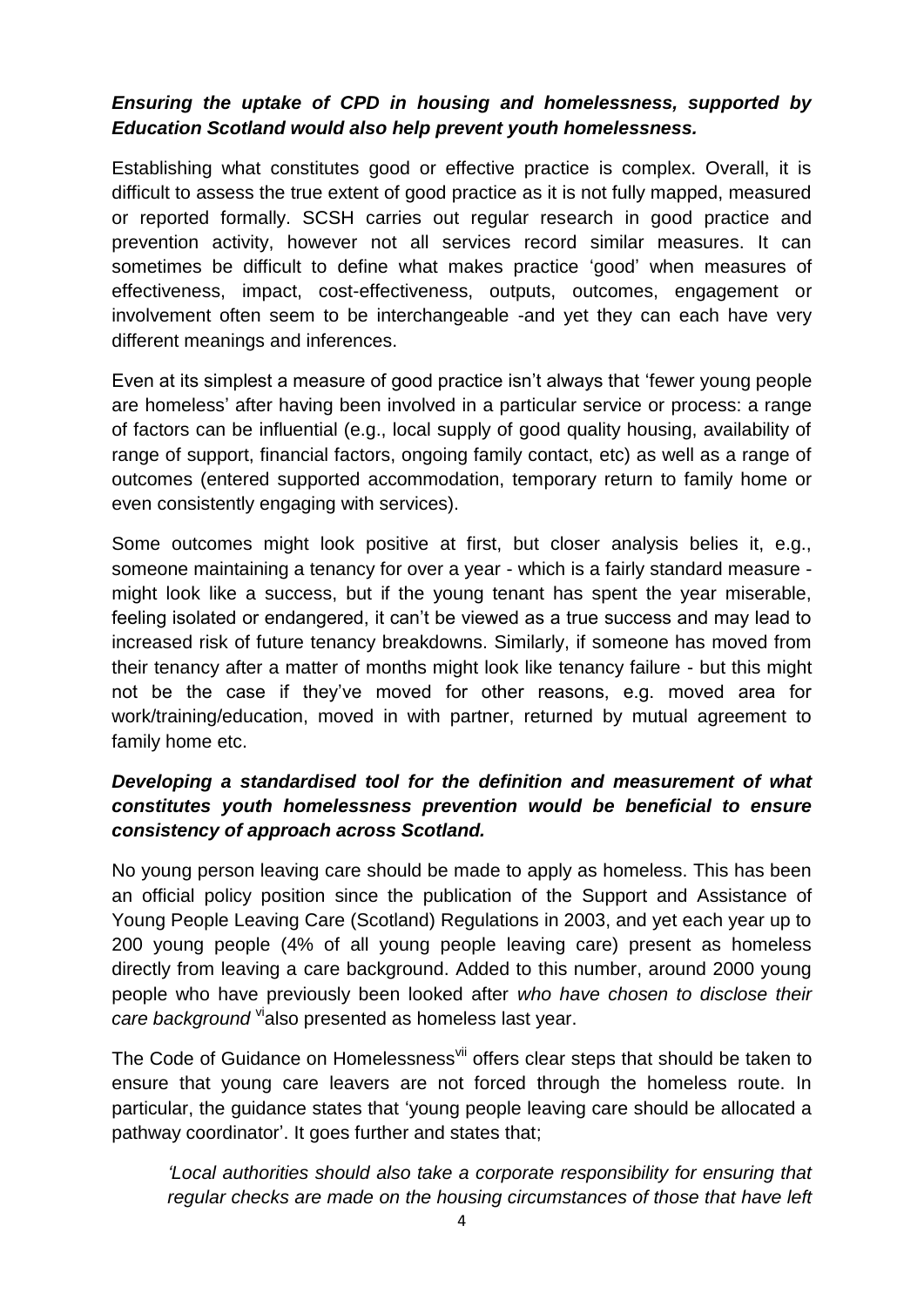*care for at least two years after they do so. The emphasis should be on sustaining housing arrangements which meet the needs of the individual or on providing constructive arrangement where they do not'*

#### *(Code of Guidance on Homelessness, Chapter 2, paragraph 47)*

Often problems that will lead to homelessness start long before a young person leaves care due to a lack of either a pathways coordinator or plan in place early enough for the young person to engage with the process; insufficient preparation for independent living when leaving care; lack of coordination with between social work, through care workers and housing departments; 'rationing' of pathways planning to the exclusion of those looked after at home/in kinship care/fostered. Tracking and monitoring of young care leavers is often the exception rather than the rule - and where it does occur, it rarely goes beyond the advised two year minimum.

# *Consistent application of the Code of Guidance on Homelessness and the and Assistance of Young People Leaving Care (Scotland) Regulations , with particular regard to the continuing role of the local authority as corporate parent, and ensuring all young people in care have early access to a pathways plan would contribute to helping prevent youth homelessness.*

SCSH has considerable experience in sharing good practice in the field of homelessness and youth homelessness prevention and for several years SCSH has made sharing practice a focus of our youth work. To that end we have developed and distributed number of youth homelessness prevention resources, including: the 'Streets Ahead guide to leaving home and housing'; the 'My Space My place tenancy sustainment resource'; the 'Parents' Guide to leaving home' and the 'Carer's Guide to leaving home'. In addition, we host the [www.leavinghome.info](http://www.leavinghome.info/) website and the [www.practicebites.info](http://www.practicebites.info/) database of good practice. Complementing this, we regularly hold training, seminars and conferences, all with an aim of sharing good practice. Further practice sharing occurs through virtual Knowledge Hubs<sup>viii</sup> - and there are plans for a new Youth Homelessness KHUB to be in place by April 2012.

## *Continued support of SCSH's practice sharing work would contribute to helping prevent youth homelessness*.

Nick Bell Manager Youth Homelessness Scottish Council for Single Homeless 3 February 2012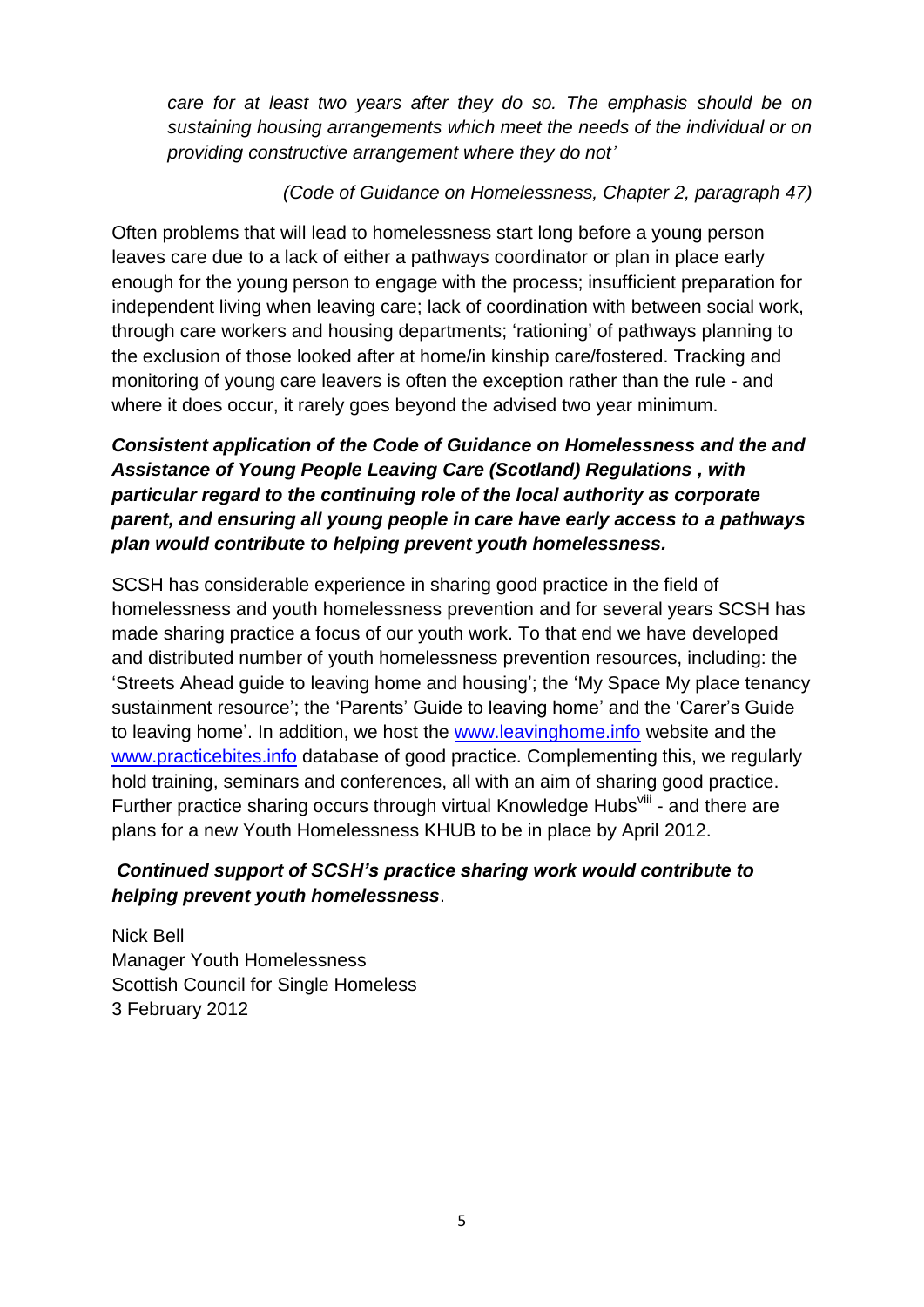#### Notes:

**.** 

<sup>i</sup> 138 (89%) of survey respondents provided a response to the question' Can you identify gaps in service provision in your area'. There was no limit to the number of gaps respondents were able to identify. For ease of representation, those gaps in services that survey respondents would like to see addressed that were identified by more than one survey respondent are identified in the below table<sup>i</sup>.

| Gap in service provision                     | <b>Number of survey</b><br>respondents who identified<br>this provision as a gap | <b>Percentage of survey</b><br>respondents who<br>identified this provision<br>as a gap |
|----------------------------------------------|----------------------------------------------------------------------------------|-----------------------------------------------------------------------------------------|
| More furniture provision/initiatives         | 6                                                                                | 4.35                                                                                    |
| Outreach support for young people            | $\overline{3}$                                                                   | 2.17                                                                                    |
| when moving from supported                   |                                                                                  |                                                                                         |
| accommodation                                |                                                                                  |                                                                                         |
| Employment opportunities for young<br>people | 3                                                                                | 2.17                                                                                    |
| Educational support and training for         | 5                                                                                | 3.62                                                                                    |
| young people                                 |                                                                                  |                                                                                         |
| Range of appropriate                         | 11                                                                               | 7.97                                                                                    |
| accommodation                                |                                                                                  |                                                                                         |
| <b>Mediation services</b>                    | 8                                                                                | 5.80                                                                                    |
| Supported accommodation                      | $\overline{31}$                                                                  | 22.46                                                                                   |
| Increase in affordable quality               | 6                                                                                | 4.35                                                                                    |
| housing                                      |                                                                                  |                                                                                         |
| Supported lodgings                           | 6                                                                                | 4.35                                                                                    |
| More temporary accommodation                 | $\overline{2}$                                                                   | 1.45                                                                                    |
| Adolescent mental health services            | 3                                                                                | 2.17                                                                                    |
| Training for professionals working to        | $\overline{2}$                                                                   | 1.45                                                                                    |
| reduce youth homelessness                    |                                                                                  |                                                                                         |
| Joint working/interagency work and           | $\overline{10}$                                                                  | 7.25                                                                                    |
| holistic approaches to address youth         |                                                                                  |                                                                                         |
| homelessness prevention                      |                                                                                  |                                                                                         |
| Through care and after care                  | 4                                                                                | 2.90                                                                                    |
| planning                                     |                                                                                  |                                                                                         |
| Support with tenancy sustainment             | 4                                                                                | 2.90                                                                                    |
| Alternative accommodation options            | $\overline{2}$                                                                   | 1.45                                                                                    |
| to independent living such as shared         |                                                                                  |                                                                                         |
| accommodation                                |                                                                                  |                                                                                         |
| Secondary education on causes and            | 6                                                                                | 4.35                                                                                    |
| prevention of homelessness                   |                                                                                  |                                                                                         |
| Work with families                           | $\overline{4}$                                                                   | 2.90                                                                                    |
| Development of independent living<br>skills  | $\overline{2}$                                                                   | 1.45                                                                                    |
| Emergency accommodation for                  | $\overline{2}$                                                                   | 1.45                                                                                    |
| young people                                 |                                                                                  |                                                                                         |
| Alcohol/drug units                           | $\overline{3}$                                                                   | 2.17                                                                                    |